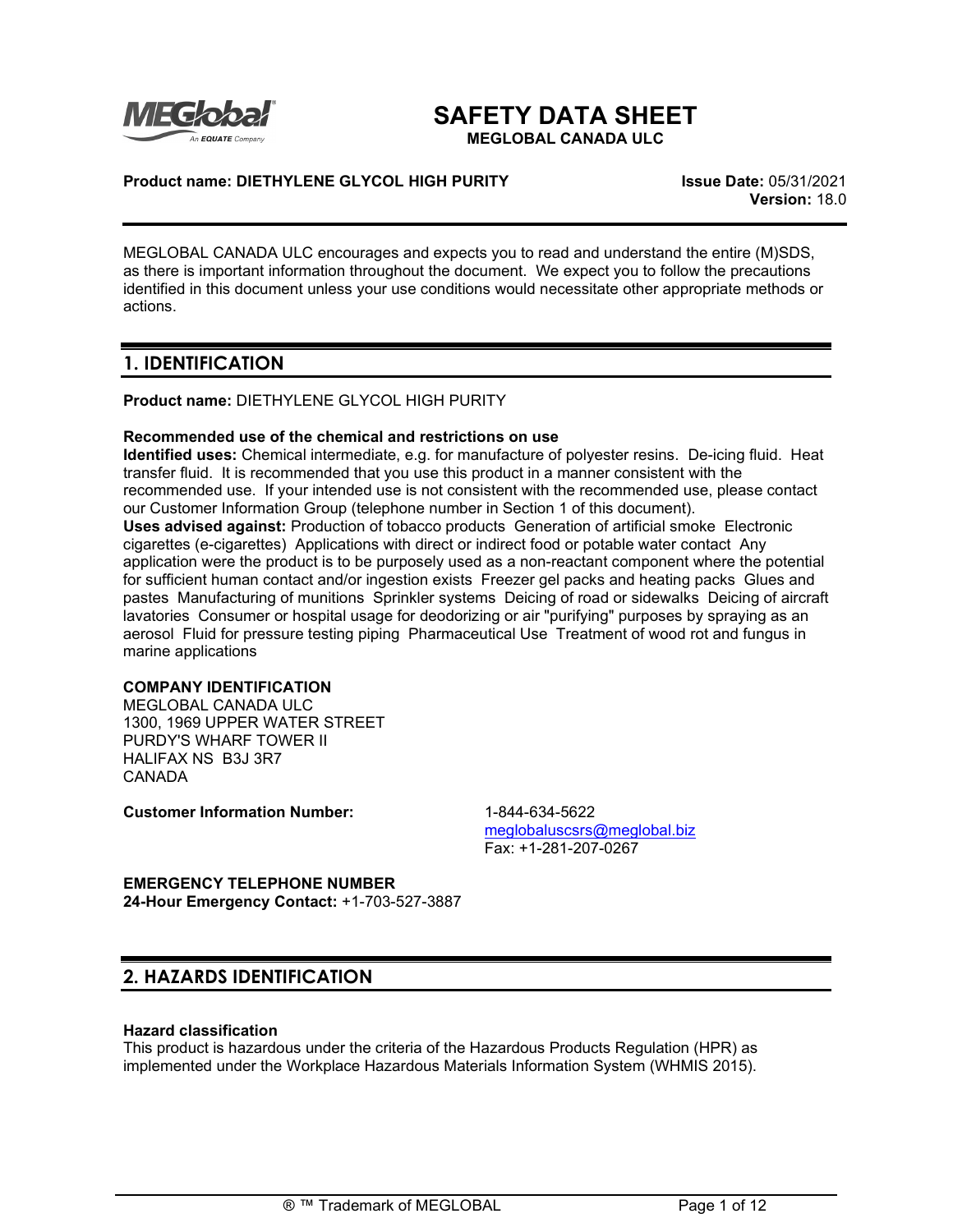Acute toxicity - Category 4 - Oral Specific target organ toxicity - repeated exposure - Category 2 - Oral

### **Label elements Hazard pictograms**



### Signal word: **WARNING!**

#### **Hazards**

Harmful if swallowed. May cause damage to organs (Kidney) through prolonged or repeated exposure if swallowed.

### **Precautionary statements**

### **Prevention**

Do not breathe dust/ fume/ gas/ mist/ vapours/ spray. Wash skin thoroughly after handling. Do not eat, drink or smoke when using this product.

#### **Response**

IF SWALLOWED: Call a POISON CENTER/doctor if you feel unwell. Rinse mouth. Get medical advice/ attention if you feel unwell.

### **Disposal**

Dispose of contents/ container to an approved waste disposal plant.

### **Other hazards**

No data available

# **3. COMPOSITION/INFORMATION ON INGREDIENTS**

#### **Synonyms:** Diethylene Glycol This product is a substance.

| THIS PIUGULED A SUDSTAILLE.<br><b>Component</b> | <b>CASRN</b>   | <b>Concentration</b>    |  |
|-------------------------------------------------|----------------|-------------------------|--|
|                                                 |                |                         |  |
| Diethylene glycol                               | 111-46-6       | $>= 99.0 - 5 = 100.0 %$ |  |
| Ethylene glycol                                 | $107 - 21 - 1$ | $>= 0.1 - \le 0.2 \%$   |  |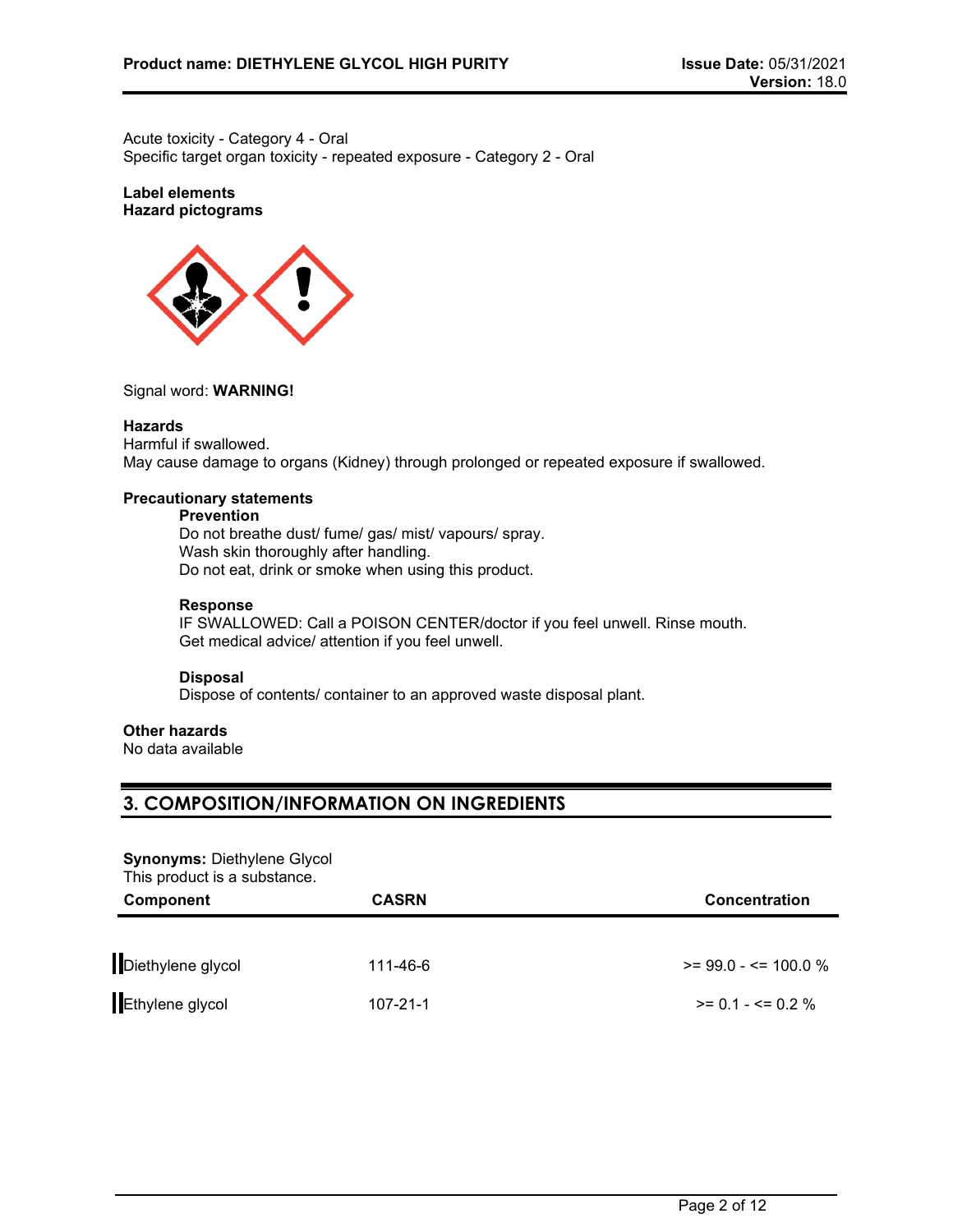# **4. FIRST AID MEASURES**

#### **Description of first aid measures**

**General advice:** First Aid responders should pay attention to self-protection and use the recommended protective clothing (chemical resistant gloves, splash protection). If potential for exposure exists refer to Section 8 for specific personal protective equipment.

**Inhalation:** Move person to fresh air; if effects occur, consult a physician.

**Skin contact:** Immediately flush skin with water while removing contaminated clothing and shoes. Get medical attention if symptoms occur. Wash clothing before reuse. Destroy contaminated leather items such as shoes, belts, and watchbands. Suitable emergency safety shower facility should be immediately available.

**Eye contact:** Flush eyes thoroughly with water for several minutes. Remove contact lenses after the initial 1-2 minutes and continue flushing for several additional minutes. If effects occur, consult a physician, preferably an ophthalmologist.

**Ingestion:** Do not induce vomiting. Seek medical attention immediately. If person is fully conscious give 1 cup or 8 ounces (240 ml) of water. If medical advice is delayed and if an adult has swallowed several ounces of chemical, then give 3-4 ounces (1/3-1/2 Cup) (90-120 ml) of hard liquor such as 80 proof whiskey. For children, give proportionally less liquor at a dose of 0.3 ounce (1 1/2 tsp.) (8 ml) liquor for each 10 pounds of body weight, or 2 ml per kg body weight [e.g., 1.2 ounce (2 1/3 tbsp.) for a 40 pound child or 36 ml for an 18 kg child].

**Most important symptoms and effects, both acute and delayed:** Aside from the information found under Description of first aid measures (above) and Indication of immediate medical attention and special treatment needed (below), any additional important symptoms and effects are described in Section 11: Toxicology Information.

#### **Indication of any immediate medical attention and special treatment needed**

**Notes to physician:** Due to structural analogy and clinical data, this material may have a mechanism of intoxication similar to ethylene glycol. On that basis, treatment similar to ethylene glycol intoxication may be of benefit. In cases where several ounces (60 - 100 ml) have been ingested, consider the use of ethanol and hemodialysis in the treatment. Consult standard literature for details of treatment. If ethanol is used, a therapeutically effective blood concentration in the range of 100 - 150 mg/dl may be achieved by a rapid loading dose followed by a continuous intravenous infusion. Consult standard literature for details of treatment. 4-Methyl pyrazole (Antizol®) is an effective blocker of alcohol dehydrogenase and should be used in the treatment of ethylene glycol (EG), di- or triethylene glycol (DEG, TEG), ethylene glycol butyl ether (EGBE), or methanol intoxication if available. Fomepizole protocol (Brent, J. et al., New England Journal of Medicine, Feb. 8, 2001, 344:6, p. 424-9): loading dose 15 mg/kg intravenously, follow by bolus dose of 10 mg/kg every 12 hours; after 48 hours, increase bolus dose to 15 mg/kg every 12 hours. Continue fomepizole until serum methanol, EG, DEG, TEG or EGBE are undetectable. The signs and symptoms of poisoning include anion gap metabolic acidosis, CNS depression, renal tubular injury, and possible late stage cranial nerve involvement. Respiratory symptoms, including pulmonary edema, may be delayed. Persons receiving significant exposure should be observed 24-48 hours for signs of respiratory distress. In severe poisoning, respiratory support with mechanical ventilation and positive end expiratory pressure may be required. Maintain adequate ventilation and oxygenation of the patient. If lavage is performed, suggest endotracheal and/or esophageal control. Danger from lung aspiration must be weighed against toxicity when considering emptying the stomach. If burn is present, treat as any thermal burn,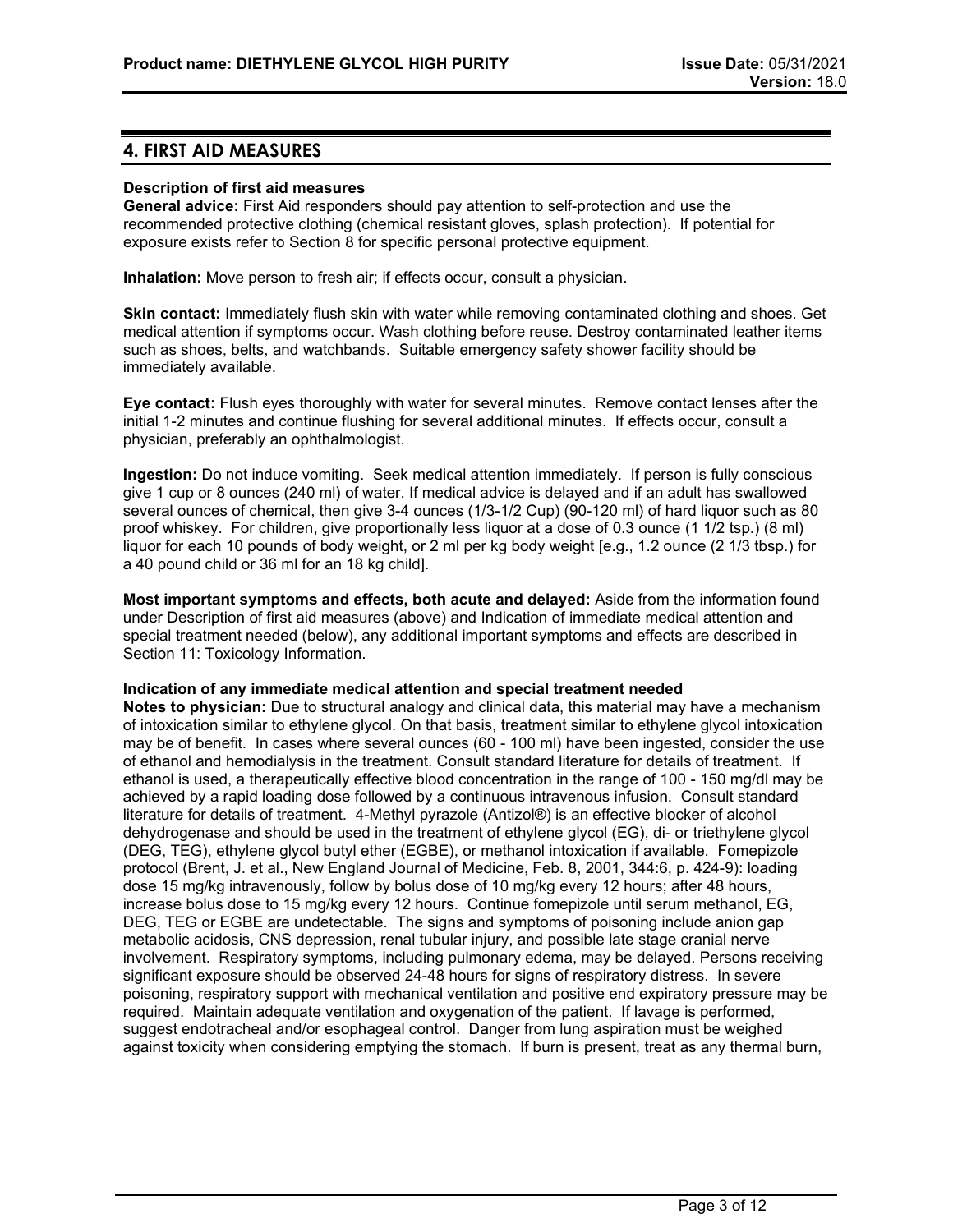after decontamination. Treatment of exposure should be directed at the control of symptoms and the clinical condition of the patient.

# **5. FIREFIGHTING MEASURES**

**Suitable extinguishing media:** Water fog or fine spray. Dry chemical fire extinguishers. Carbon dioxide fire extinguishers. Foam. Alcohol resistant foams (ATC type) are preferred. General purpose synthetic foams (including AFFF) or protein foams may function, but will be less effective.

**Unsuitable extinguishing media:** Do not use direct water stream. May spread fire.

#### **Special hazards arising from the substance or mixture**

**Hazardous combustion products:** During a fire, smoke may contain the original material in addition to combustion products of varying composition which may be toxic and/or irritating. Combustion products may include and are not limited to: Carbon monoxide. Carbon dioxide.

**Unusual Fire and Explosion Hazards:** Container may rupture from gas generation in a fire situation. Violent steam generation or eruption may occur upon application of direct water stream to hot liquids.

#### **Advice for firefighters**

**Fire Fighting Procedures:** Keep people away. Isolate fire and deny unnecessary entry. Use water spray to cool fire exposed containers and fire affected zone until fire is out and danger of reignition has passed. Fight fire from protected location or safe distance. Consider the use of unmanned hose holders or monitor nozzles. Immediately withdraw all personnel from the area in case of rising sound from venting safety device or discoloration of the container. Burning liquids may be extinguished by dilution with water. Do not use direct water stream. May spread fire. Move container from fire area if this is possible without hazard. Burning liquids may be moved by flushing with water to protect personnel and minimize property damage.

**Special protective equipment for firefighters:** Wear positive-pressure self-contained breathing apparatus (SCBA) and protective fire fighting clothing (includes fire fighting helmet, coat, trousers, boots, and gloves). If protective equipment is not available or not used, fight fire from a protected location or safe distance.

# **6. ACCIDENTAL RELEASE MEASURES**

**Personal precautions, protective equipment and emergency procedures:** Isolate area. Keep unnecessary and unprotected personnel from entering the area. Refer to section 7, Handling, for additional precautionary measures. Use appropriate safety equipment. For additional information, refer to Section 8, Exposure Controls and Personal Protection.

**Environmental precautions:** Prevent from entering into soil, ditches, sewers, waterways and/or groundwater. See Section 12, Ecological Information.

**Methods and materials for containment and cleaning up:** Contain spilled material if possible. Collect in suitable and properly labeled containers. Small spills: Absorb with materials such as: Cat litter. Sand. Sawdust. Vermiculite. Zorb-all®. Hazorb®. Large spills: Dike area to contain spill. Pump into suitable and properly labeled containers. See Section 13, Disposal Considerations, for additional information.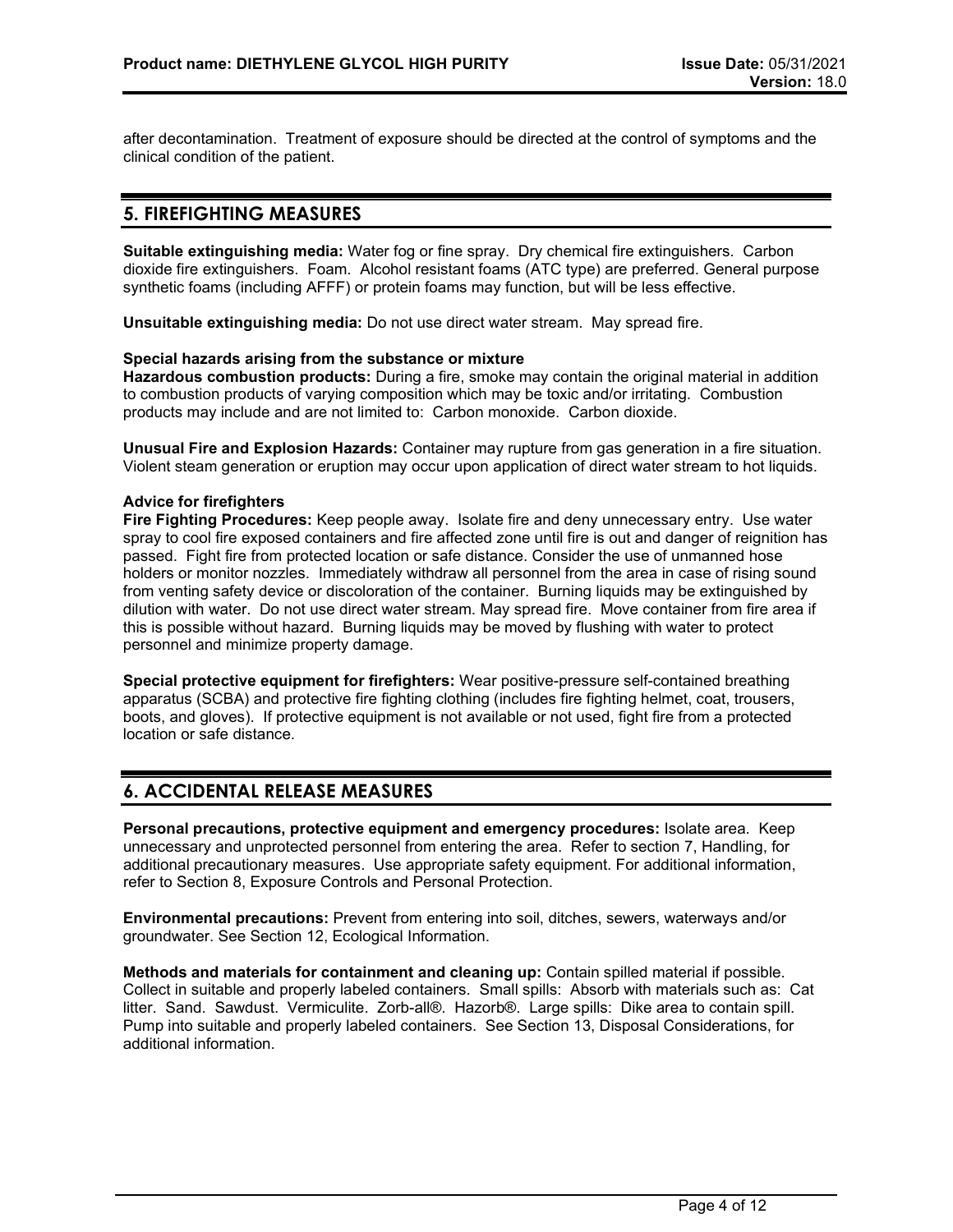### **7. HANDLING AND STORAGE**

**Precautions for safe handling:** Avoid contact with eyes, skin, and clothing. Do not swallow. Wash thoroughly after handling. Spills of these organic materials on hot fibrous insulations may lead to lowering of the autoignition temperatures possibly resulting in spontaneous combustion. See Section 8, EXPOSURE CONTROLS AND PERSONAL PROTECTION.

**Conditions for safe storage:** Do not store near food, foodstuffs, drugs or potable water supplies. Additional storage and handling information on this product may be obtained by calling your sales or customer service contact. Ask for a product brochure.

# **8. EXPOSURE CONTROLS/PERSONAL PROTECTION**

#### **Control parameters**

Exposure limits are listed below, if they exist.

| Component         | Regulation     | <b>Type of listing</b>  | Value/Notation    |
|-------------------|----------------|-------------------------|-------------------|
| Diethylene glycol | <b>US WEEL</b> | TWA                     | 10 mg/m $3$       |
| Ethylene glycol   | <b>ACGIH</b>   | C Aerosol only          | 100 mg/m $3$      |
|                   | CA AB OEL      | (C)                     | 100 mg/m3         |
|                   | CA BC OEL      | <b>TWA particulate</b>  | $10$ mg/m $3$     |
|                   | CA BC OEL      | <b>STEL</b> particulate | $20 \text{ mg/m}$ |
|                   | CA BC OEL      | C aerosol               | 100 mg/m $3$      |
|                   | CA BC OEL      | C Vapour                | 50 ppm            |
|                   | CA QC OEL      | C Vapour and mist       | 127 mg/m3 50 ppm  |
|                   |                |                         |                   |

Consult local authorities for recommended exposure limits.

#### **Exposure controls**

**Engineering controls:** Use local exhaust ventilation, or other engineering controls to maintain airborne levels below exposure limit requirements or guidelines. If there are no applicable exposure limit requirements or guidelines, general ventilation should be sufficient for most operations. Local exhaust ventilation may be necessary for some operations.

#### **Individual protection measures**

**Eye/face protection:** Use safety glasses (with side shields).

#### **Skin protection**

**Hand protection:** Use gloves chemically resistant to this material when prolonged or frequently repeated contact could occur. Use gloves with insulation for thermal protection, when needed. If hands are cut or scratched, use gloves chemically resistant to this material even for brief exposures. Examples of preferred glove barrier materials include: Butyl rubber. Natural rubber ("latex"). Neoprene. Nitrile/butadiene rubber ("nitrile" or "NBR"). Polyethylene. Ethyl vinyl alcohol laminate ("EVAL"). Polyvinyl alcohol ("PVA"). Polyvinyl chloride ("PVC" or "vinyl"). NOTICE: The selection of a specific glove for a particular application and duration of use in a workplace should also take into account all relevant workplace factors such as, but not limited to: Other chemicals which may be handled, physical requirements (cut/puncture protection, dexterity, thermal protection), potential body reactions to glove materials, as well as the instructions/specifications provided by the glove supplier.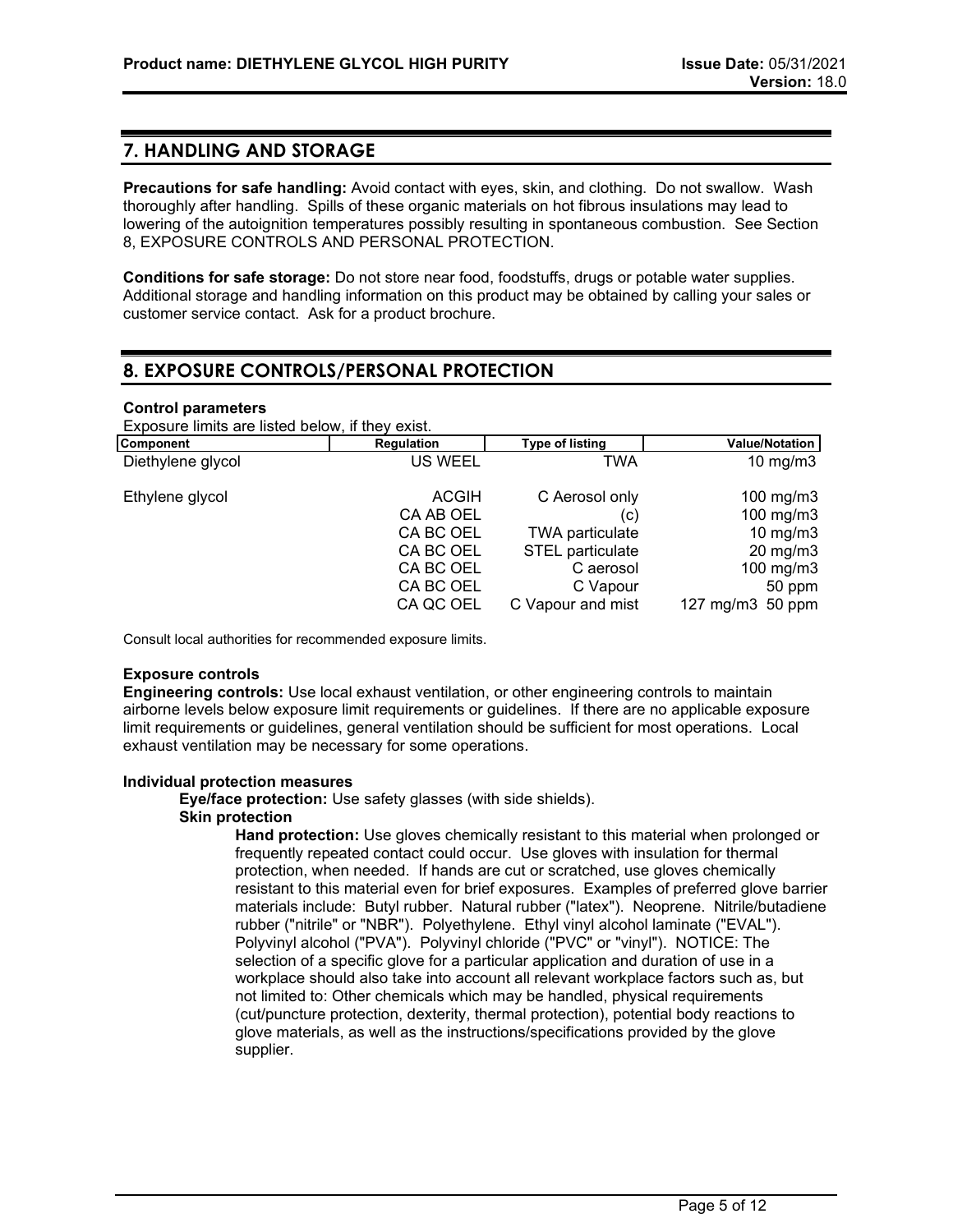**Other protection:** When prolonged or frequently repeated contact could occur, use protective clothing chemically resistant to this material. Selection of specific items such as faceshield, boots, apron, or full-body suit will depend on the task. When handling hot material, protect skin from thermal burns as well as from skin absorption. **Respiratory protection:** Respiratory protection should be worn when there is a potential to exceed the exposure limit requirements or guidelines. If there are no applicable exposure limit requirements or guidelines, wear respiratory protection when adverse effects, such as respiratory irritation or discomfort have been experienced, or where indicated by your risk assessment process. For most conditions, no respiratory protection should be needed; however, if material is heated or sprayed, use an approved air-purifying respirator. The following should be effective types of air-purifying respirators: Organic vapor cartridge with a particulate pre-filter.

# **9. PHYSICAL AND CHEMICAL PROPERTIES**

| Appearance                                        |                                                              |
|---------------------------------------------------|--------------------------------------------------------------|
| <b>Physical state</b>                             | Liquid.                                                      |
| Color                                             | Colorless                                                    |
| Odor                                              | odourless                                                    |
| <b>Odor Threshold</b>                             | No test data available                                       |
| рH                                                | No test data available                                       |
| <b>Melting point/range</b>                        | No test data available                                       |
| <b>Freezing point</b>                             | -6.5 °C Literature                                           |
| Boiling point (760 mmHg)                          | 244.9 °C Literature                                          |
| <b>Flash point</b>                                | closed cup 138 °C Literature                                 |
| <b>Evaporation Rate (Butyl Acetate</b><br>$= 1$   | No test data available                                       |
| <b>Flammability (solid, gas)</b>                  | Not expected to form explosive dust-air mixtures.            |
| Lower explosion limit                             | 2.0 % vol Calculated.                                        |
| <b>Upper explosion limit</b>                      | 12.3 % vol Estimated.                                        |
| <b>Vapor Pressure</b>                             | 0.008 hPa at 20 °C Literature 0.002 mmHg at 20 °C Literature |
| <b>Relative Vapor Density (air = 1)</b>           | 3.65 Literature                                              |
| <b>Relative Density (water = 1)</b>               | 1.118 at 20 °C Literature                                    |
| <b>Water solubility</b>                           | 100 % at 20 °C Literature                                    |
| <b>Partition coefficient: n-</b><br>octanol/water | log Pow: -1.98 Estimated.                                    |
| <b>Auto-ignition temperature</b>                  | 229 °C Literature                                            |
| <b>Decomposition temperature</b>                  | No test data available                                       |
| <b>Dynamic Viscosity</b>                          | 35.7 mPa.s at 20 °C Literature                               |
| <b>Kinematic Viscosity</b>                        | No data available                                            |
| <b>Explosive properties</b>                       | Not explosive                                                |
| <b>Oxidizing properties</b>                       | The substance or mixture is not classified as oxidizing.     |
| <b>Liquid Density</b>                             | 1.18 g/cm3 at 20 °C Literature                               |
| <b>Molecular weight</b>                           | No test data available                                       |
|                                                   |                                                              |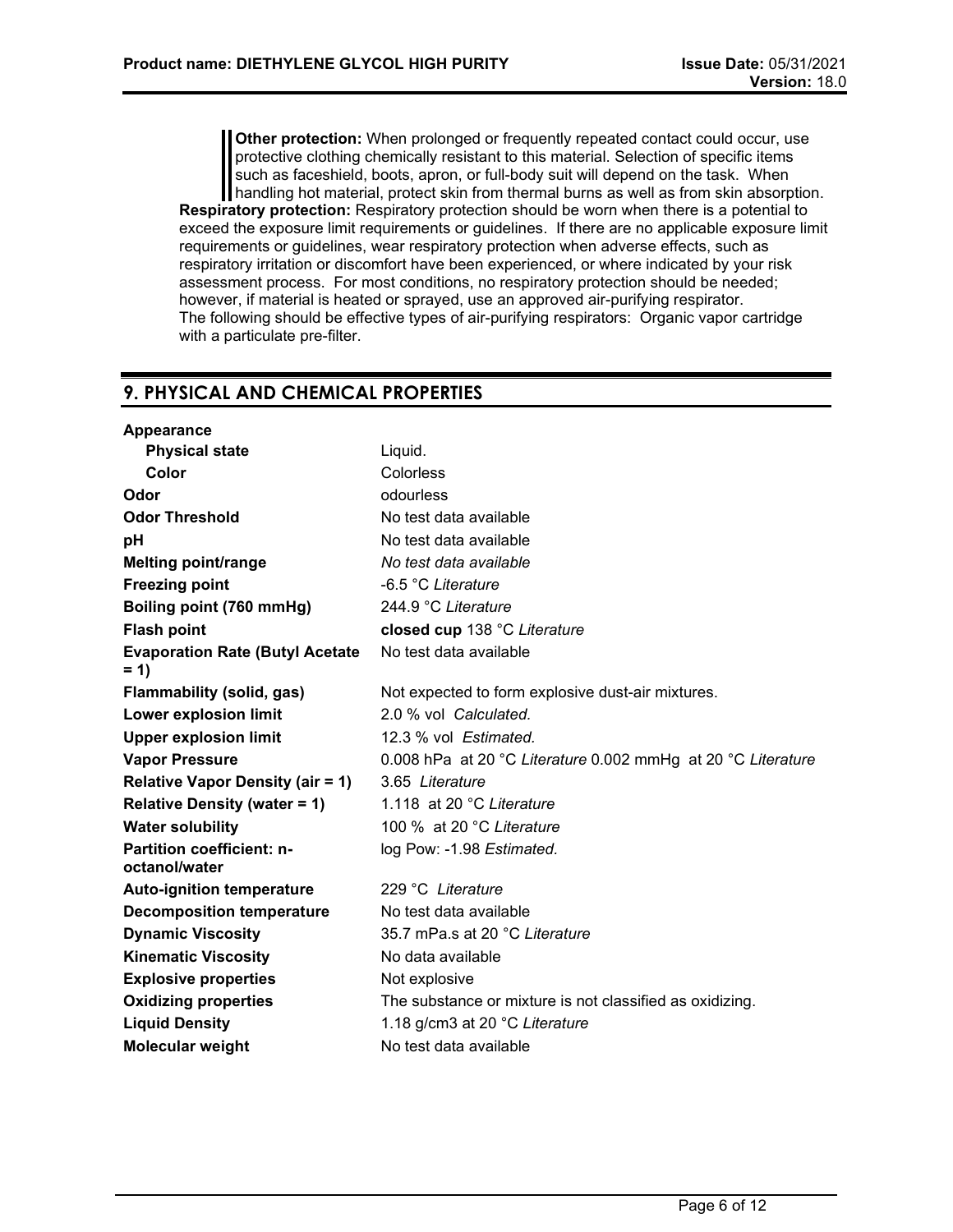NOTE: The physical data presented above are typical values and should not be construed as a specification.

### **10. STABILITY AND REACTIVITY**

**Reactivity:** No data available

**Chemical stability:** Thermally stable at recommended temperatures and pressures.

**Possibility of hazardous reactions:** Polymerization will not occur.

**Conditions to avoid:** Exposure to elevated temperatures can cause product to decompose. Generation of gas during decomposition can cause pressure in closed systems.

**Incompatible materials:** Avoid contact with: Strong acids. Strong bases. Strong oxidizers.

**Hazardous decomposition products:** Decomposition products depend upon temperature, air supply and the presence of other materials. Decomposition products can include and are not limited to: Aldehydes. Alcohols. Ethers.

# **11. TOXICOLOGICAL INFORMATION**

*Toxicological information appears in this section when such data is available.*

#### **Acute toxicity**

### **Acute oral toxicity**

Oral toxicity is expected to be moderate in humans due to diethylene glycol even though tests with animals show a lower degree of toxicity. Ingestion of quantities (approximately 65 mL (2 oz.) for diethylene glycol or 100 mL (3 oz.) for ethylene glycol) has caused death in humans. May cause nausea and vomiting. May cause abdominal discomfort or diarrhea. Excessive exposure may cause central nervous system effects, cardiopulmonary effects (metabolic acidosis), and kidney failure.

As product: Single dose oral LD50 has not been determined. LD50, Rat, male, 19,600 mg/kg Lethal Dose, Human, adult, 65 ml Estimated.

### **Acute dermal toxicity**

Prolonged skin contact is unlikely to result in absorption of harmful amounts. Repeated skin exposure to large quantities may result in absorption of harmful amounts. Massive contact with damaged skin or of material sufficiently hot to burn skin may result in absorption of potentially lethal amounts.

LD50, Rabbit, 13,330 mg/kg

#### **Acute inhalation toxicity**

At room temperature, exposure to vapor is minimal due to low volatility. With good ventilation, single exposure is not expected to cause adverse effects. If material is heated or areas are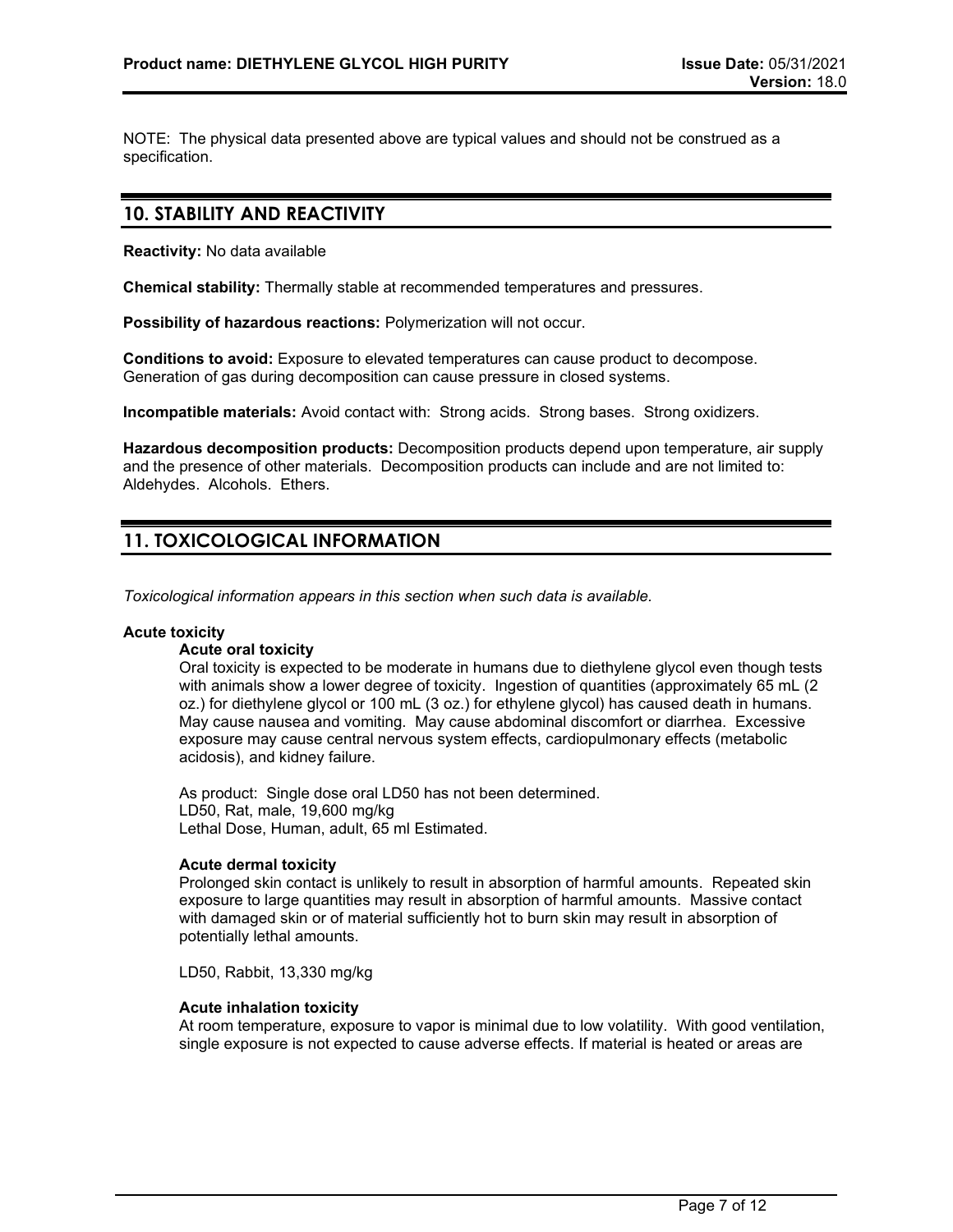poorly ventilated, vapor/mist may accumulate and cause respiratory irritation and symptoms such as headache and nausea.

LC50, Rat, 4 Hour, Aerosol, > 4.6 mg/l The LC50 value is greater than the Maximum Attainable Concentration. No deaths occurred at this concentration.

#### **Skin corrosion/irritation**

Prolonged contact is essentially nonirritating to skin.

#### **Serious eye damage/eye irritation**

May cause slight temporary eye irritation. Corneal injury is unlikely.

#### **Sensitization**

Did not cause allergic skin reactions when tested in humans. Did not cause allergic skin reactions when tested in guinea pigs.

For respiratory sensitization: No relevant data found.

#### **Specific Target Organ Systemic Toxicity (Single Exposure)**

The substance or mixture is not classified as specific target organ toxicant, single exposure.

#### **Specific Target Organ Systemic Toxicity (Repeated Exposure)**

In humans, effects have been reported on the following organs: Kidney. Gastrointestinal tract. In humans, symptoms may include: Headache. Nausea and/or vomiting. Abdominal discomfort. In animals, effects have been reported on the following organs: Liver.

#### **Carcinogenicity**

Diethylene glycol has been tested for carcinogenicity in animal studies and is not believed to pose a carcinogenic risk to man.

#### **Teratogenicity**

Diethylene glycol has caused toxicity to the fetus and some birth defects at maternally toxic, high doses in animals. Other animal studies have not reproduced birth defects even at much higher doses that caused severe maternal toxicity. Based on animal studies, ingestion of very large amounts of ethylene glycol appears to be the major and possibly only route of exposure to produce birth defects. Exposures by inhalation or skin contact, the primary routes of occupational exposure, had minimal effect on the fetus, in animal studies.

#### **Reproductive toxicity**

Diethylene glycol did not interfere with reproduction in animal studies except at very high doses.

#### **Mutagenicity**

In vitro genetic toxicity studies were negative. Animal genetic toxicity studies were negative.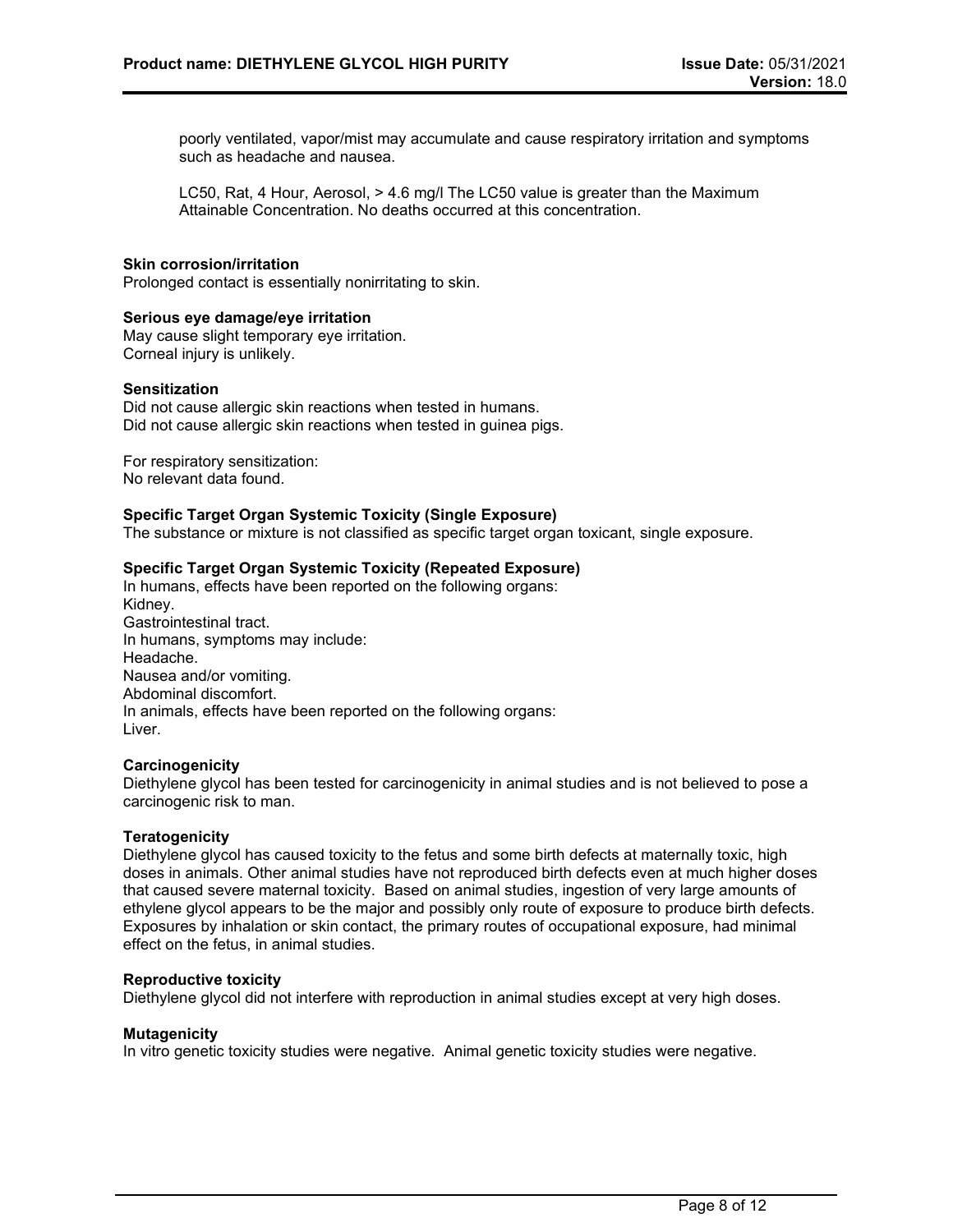#### **Aspiration Hazard**

Based on physical properties, not likely to be an aspiration hazard.

# **12. ECOLOGICAL INFORMATION**

*Ecotoxicological information appears in this section when such data is available.*

#### **Toxicity**

#### **Acute toxicity to fish**

Material is practically non-toxic to aquatic organisms on an acute basis (LC50/EC50/EL50/LL50 >100 mg/L in the most sensitive species tested).

LC50, Pimephales promelas (fathead minnow), flow-through test, 96 Hour, 75,200 mg/l, OECD Test Guideline 203 or Equivalent

### **Toxicity to bacteria**

EC50, activated sludge, 3 Hour, > 1,000 mg/l, OECD 209 Test

#### **Persistence and degradability**

**Biodegradability:** Material is readily biodegradable. Passes OECD test(s) for ready biodegradability. Material is ultimately biodegradable (reaches > 70% mineralization in OECD test(s) for inherent biodegradability). 10-day Window: Pass **Biodegradation:** 90 - 100 % **Exposure time:** 20 d **Method:** OECD Test Guideline 301A or Equivalent 10-day Window: Not applicable **Biodegradation:** 82 - 98 % **Exposure time:** 28 d **Method:** OECD Test Guideline 302C or Equivalent

**Theoretical Oxygen Demand:** 1.51 mg/mg

#### **Bioaccumulative potential**

**Bioaccumulation:** Bioconcentration potential is low (BCF < 100 or Log Pow < 3). **Partition coefficient: n-octanol/water(log Pow):** -1.98 at 20 °C Estimated. **Bioconcentration factor (BCF):** 100 Fish Measured

#### **Mobility in soil**

Given its very low Henry's constant, volatilization from natural bodies of water or moist soil is not expected to be an important fate process. Potential for mobility in soil is very high (Koc between 0 and 50). **Partition coefficient (Koc):** < 1 Estimated.

# **13. DISPOSAL CONSIDERATIONS**

**Disposal methods:** DO NOT DUMP INTO ANY SEWERS, ON THE GROUND, OR INTO ANY BODY OF WATER. All disposal practices must be in compliance with all Federal, State/Provincial and local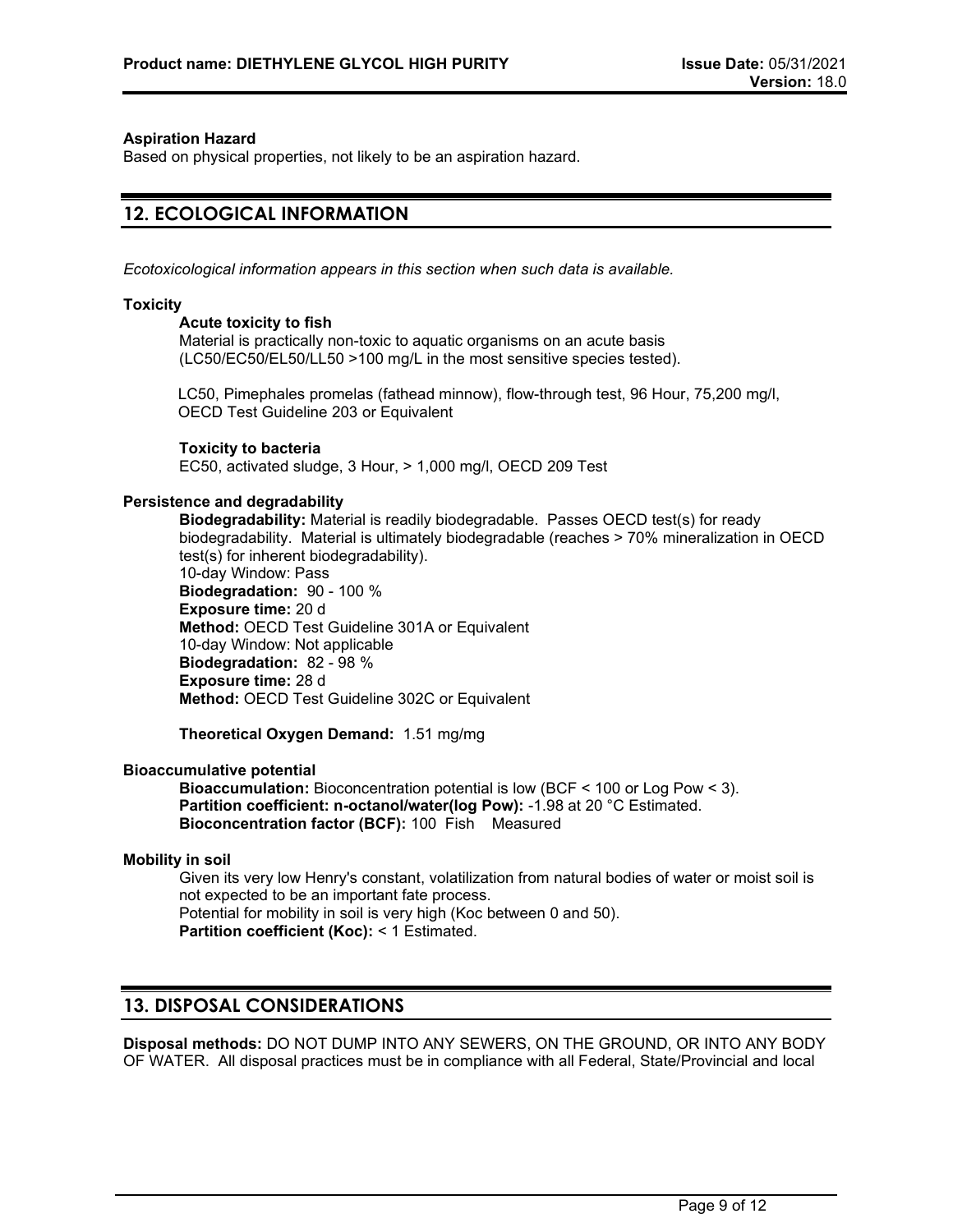laws and regulations. Regulations may vary in different locations. Waste characterizations and compliance with applicable laws are the responsibility solely of the waste generator. WE HAVE NO CONTROL OVER THE MANAGEMENT PRACTICES OR MANUFACTURING PROCESSES OF PARTIES HANDLING OR USING THIS MATERIAL. THE INFORMATION PRESENTED HERE PERTAINS ONLY TO THE PRODUCT AS SHIPPED IN ITS INTENDED CONDITION AS DESCRIBED IN MSDS SECTION: Composition Information. FOR UNUSED & UNCONTAMINATED PRODUCT, the preferred options include sending to a licensed, permitted: Recycler. Reclaimer. Incinerator or other thermal destruction device.

# **14. TRANSPORT INFORMATION**

### **TDG**

Not regulated for transport

### **Classification for SEA transport (IMO-IMDG):**

| <b>Transport in bulk</b><br>according to Annex II of<br>MARPOL 73/78 and the<br><b>IBC Code</b> | Product Name: Diethylene Glycol<br>Pollution Category: Z<br>Ship Type: 3<br>Fire Protection: AC                                                                                                                                                                                       |
|-------------------------------------------------------------------------------------------------|---------------------------------------------------------------------------------------------------------------------------------------------------------------------------------------------------------------------------------------------------------------------------------------|
| <b>Additional Information:</b>                                                                  | This product may be transported under nitrogen padding.<br>Nitrogen is an odorless and invisible gas. Exposure to<br>nitrogen enriched environment may cause asphyxiation or<br>death. Personnel must observe strict safety precautions when<br>involved with a confined space entry. |
| <b>Remarks:</b>                                                                                 | Special Precautions: Refer to Section 7, Handling & Storage,<br>for special precautions which personnel needs to be aware of<br>or needs to comply with in connection with transport.                                                                                                 |

### **Classification for AIR transport (IATA/ICAO):**

Not regulated for transport

This information is not intended to convey all specific regulatory or operational requirements/information relating to this product. Transportation classifications may vary by container volume and may be influenced by regional or country variations in regulations. Additional transportation system information can be obtained through an authorized sales or customer service representative. It is the responsibility of the transporting organization to follow all applicable laws, regulations and rules relating to the transportation of the material.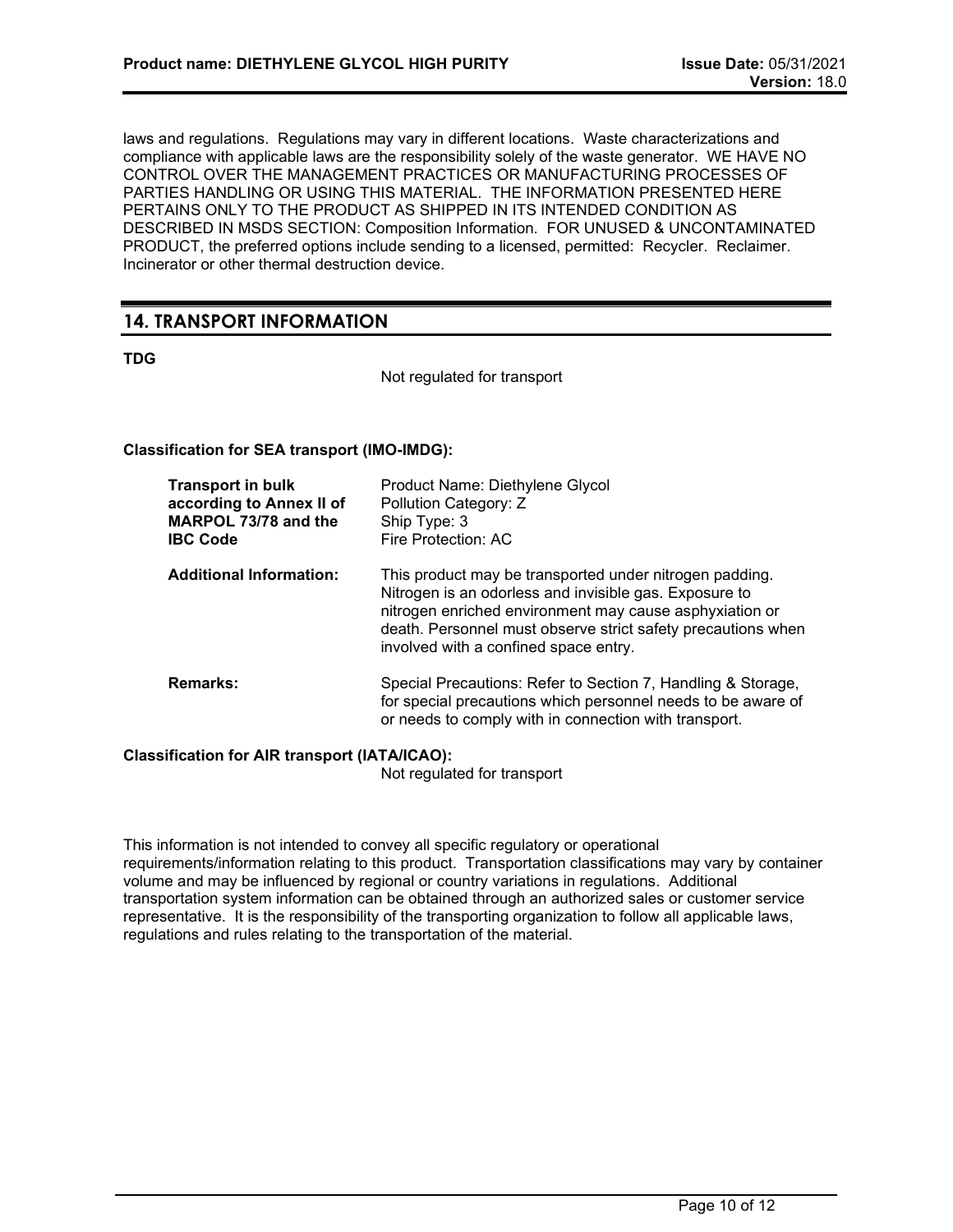# **15. REGULATORY INFORMATION**

#### **CEPA - Domestic Substances List (DSL)**

All substances contained in this product are listed on the Canadian Domestic Substances List (DSL) or are not required to be listed.

# **16. OTHER INFORMATION**

#### **Hazard Rating System**

**NFPA**

| Health | ™ire | <b>Reactivity</b> |
|--------|------|-------------------|
|        |      |                   |

#### **Revision**

Identification Number: 101197038 / MS01 / Issue Date: 05/31/2021/ Version: 18.0 Most recent revision(s) are noted by the bold, double bars in left-hand margin throughout this document.

#### **Legend**

| $-99 - 6$    |                                                                                   |
|--------------|-----------------------------------------------------------------------------------|
| (c)          | ceiling occupational exposure limit                                               |
| <b>ACGIH</b> | USA. American Conference of Governmental Industrial Hygienists (ACGIH)            |
|              | Threshold Limit Values (TLV)                                                      |
| $\mathsf{C}$ | Ceiling limit                                                                     |
| CA AB OEL    | Canada. Alberta, Occupational Health and Safety Code (table 2: OEL)               |
| CA BC OEL    | Canada. British Columbia OEL                                                      |
| CA QC OEL    | Québec. Regulation respecting occupational health and safety, Schedule 1, Part 1: |
|              | Permissible exposure values for airborne contaminants                             |
| <b>STEL</b>  | short-term exposure limit                                                         |
| <b>TWA</b>   | 8-hour time weighted average                                                      |
| US WEEL      | USA. Workplace Environmental Exposure Levels (WEEL)                               |

#### **Information Source and References**

This SDS is revised by B-lands Consulting.

MEGLOBAL CANADA ULC urges each customer or recipient of this (M)SDS to study it carefully and consult appropriate expertise, as necessary or appropriate, to become aware of and understand the data contained in this (M)SDS and any hazards associated with the product. The information herein is provided in good faith and believed to be accurate as of the effective date shown above. However, no warranty, express or implied, is given. Regulatory requirements are subject to change and may differ between various locations. It is the buyer's/user's responsibility to ensure that his activities comply with all federal, state, provincial or local laws. The information presented here pertains only to the product as shipped. Since conditions for use of the product are not under the control of the manufacturer, it is the buyer's/user's duty to determine the conditions necessary for the safe use of this product. Due to the proliferation of sources for information such as manufacturer-specific (M)SDSs, we are not and cannot be responsible for (M)SDSs obtained from any source other than ourselves. If you have